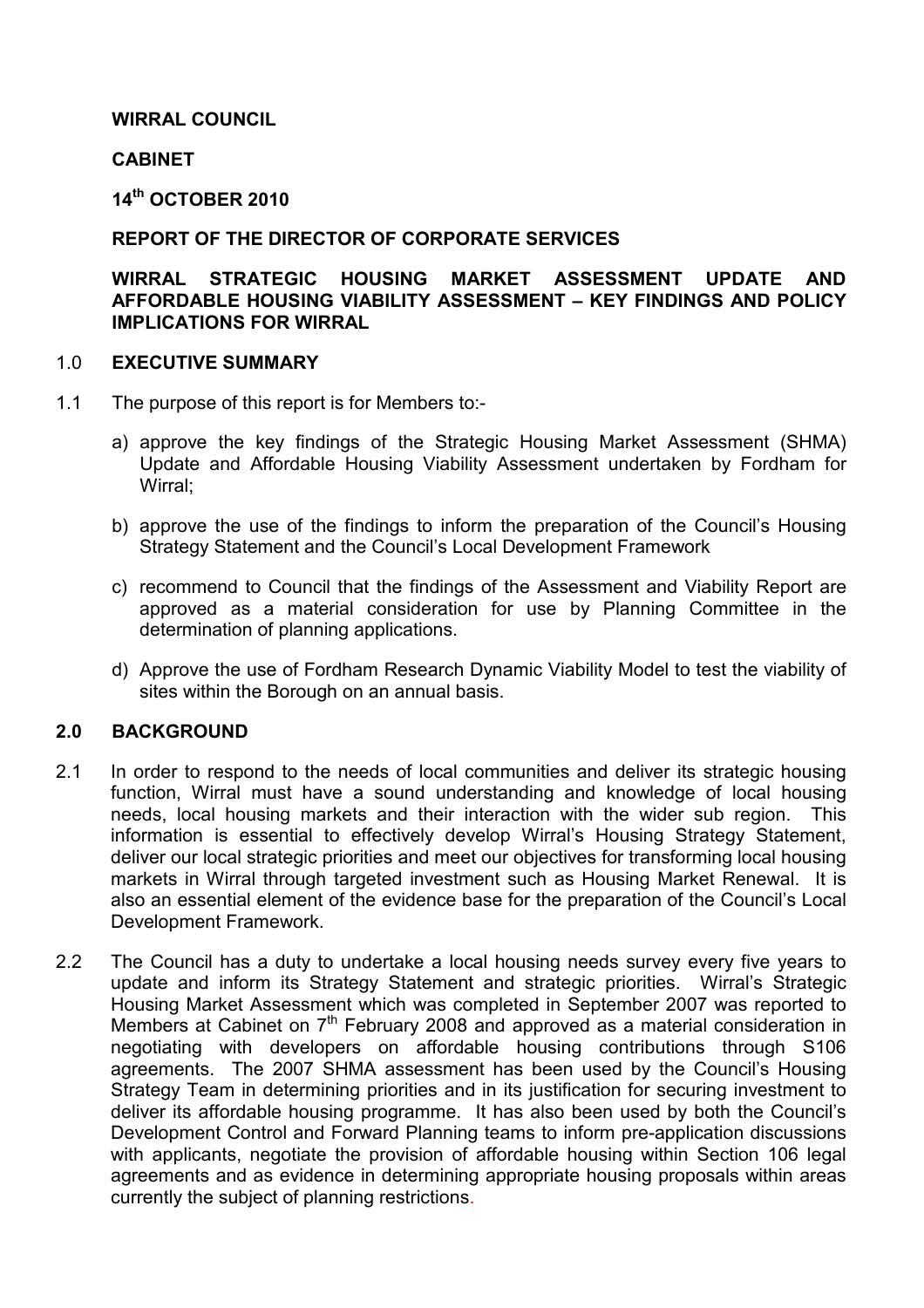- 2.3 However, Members will be aware of the economic climate and its impact upon the need for affordable housing. It has become clear that the onset of the 'credit crunch' triggered a serious downturn in the housing market. People's inability to raise deposits, a severe reduction in the availability of mortgages, and reducing house prices has led both to an increase in demand for affordable housing and at the same time has impacted on purchaser confidence. This has resulted nationally in private developers being more cautious on developing houses for outright sale, which has caused concerns around viability and housing developments coming forward, something which has been reflected locally in Wirral.
- 2.4 In addition, during 2008 there were two specific cases (Blyth Valley Borough Council and Newcastle City Council) where the appeals to the High Court have set out serious flaws in relation to the application of affordable housing targets in Development Plans In both instances it was upheld that the Councils did not have regard to recent Planning Policy Statement 3 (PPS3) Guidance which clearly states affordable housing targets 'should also reflect an assessment of the likely economic viability of land for housing within the area'. Paragraph 29 of PPS3 places the requirement on local authorities to set a target for affordable housing provision to be delivered through Section 106 policies that take into account the need for development to be viable, once allowance is made for factors such as the availability of grant funding. These two cases have reinforced the requirement for local authorities to undertake a robust assessment of viability before seeking to apply any target that could impose too onerous a burden on development schemes.
- 2.5 A growing proportion of affordable housing is delivered via Section 106 agreements. However in light of the economic climate and the impact this is having on the housing market and the outcome of the Blyth Valley and Newcastle challenges it is essential that Wirral's housing policy is realistic and credible taking into account current circumstances. A housing viability study sits alongside and is informed by the work of a SHMA and forms the evidence base which informs the affordable housing target for the district.
- 2.6 Based on this information Cabinet members agreed on  $19<sup>th</sup>$  March 2009 to the then Director of Regeneration re-engaging Fordham (without the need to obtain written quotes pursuant to Rule 5.2 of the Contract Procedure rules) to update their original SHMA work and undertake in tandem the viability assessment.

## 3.0 STRATEGIC HOUSING MARKET ASSESSMENT FINDINGS

- 3.1 Members should be aware the work undertaken by Fordham was undertaken in two stages. Stage one involved undertaking an assessment of the local market and housing needs for the Borough with Stage two testing the viability of the suggested borough affordable housing target proposed by the SHMA. Therefore data used to inform the research undertaken by Fordham is that which was available at the point of the assessment.
- 3.2 Wirral's SHMA update reinforces that affordability continues to be a key issue across the Borough and that this, along with changes in recent years in the type and size of households means Wirral would require a change in the profile of its housing supply over the next twenty years to meet local needs, aspirations and balance the overall housing market in the long term. Some key findings from the SHMA include the following:-

#### Population and Household Data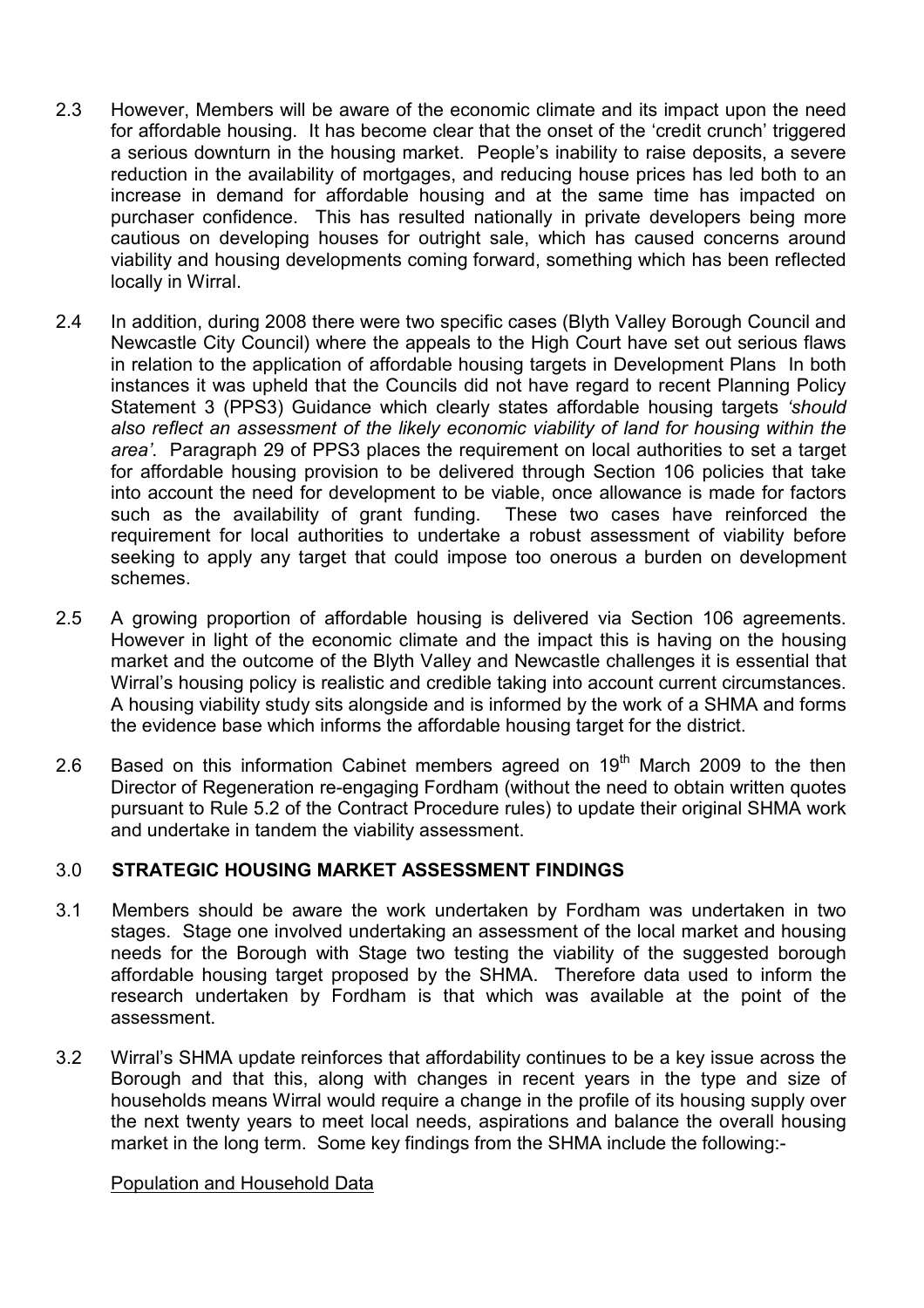- The overall population of Wirral has continued to decline from 312,293 at the 2001 Census point to 310,200 in 2007 (Office for National Statistics). The latest mid year estimate places the population at 308,500 (2009). Natural change (the balance between births and deaths) is negligible and the decline is therefore solely due to an excess in the number of people moving out of the borough over those people moving into the borough from other areas. In 2006-2007 migration flows between Wirral and other parts of the country resulted in a small net decrease in population and migration flows between Wirral and abroad, resulting in a large net decrease to the population. Overall the population in Wirral decreased by approximately 800 people between 2006 and 2007 as a result of migration flows. This is the continuation of a trend that has been recorded in Wirral since 2001-2002.
- The total number of households in Wirral is increasing at a faster rate than the population with household data indicating that between 2001 and 2007 the number of households increased by 2.6%. This implies that the average size of households in Wirral is declining, leading to a growth in the number and proportion of smaller one and two person households. Both existing supply and new affordable housing needs to take into account these households in terms of planning for future supply.

### Local Housing Market, Unemployment and Affordability

- National house prices have seen an increase of 71% during 2001-2006, whilst in Wirral they rose by 98% over the same period, albeit from a lower base. Since 2006, average (mean) prices in Wirral have risen by 5.7%, despite falls on a national and regional level, but sales closely follow the national and regional trend, falling by 73.6%.
- Results from the 2009 SHMA Update estimate that mean annual gross household income (including non-housing benefits) in Wirral is £24,897. This is a decrease of 1.5% since the original SHMA report in 2007. Overall, some 25.6% of all households in Wirral are theoretically unable to afford market accommodation of an appropriate size currently. This compares to a figure of 23.6% for 2007. Clearly affordability remains a serious problem for many household groups in the Borough. Related to this, first time buyers, who would usually look to purchase properties at the lower end of the market, are being priced out and are restricted in accessing home ownership. 34.6% of would be first time buyers are unable to buy a suitable home.
- In addition, some 18.1% of households headed by someone employed in Wirral would be unable to afford market housing in the Borough (if they were to move now) compared to just 5.3% of households headed by someone employed outside of Wirral. This suggests that there is potential for households employed in Wirral to become marginalised in the market, which may impact on the local economy
- The significant increase in house prices across the Borough has raised a number of issues for potential buyers in all areas. Whilst Wirral continues to have the capacity to undergo continued economic growth, the level of unemployment amongst residents in the Borough increased by 47.6% between March 2008 and March 2009. From March 2009 - March 2010 the increase in unemployment levels has slowed with a 2% increase and since March 2010 levels have continued to fall with an 11% reduction to August 10. However overall from March 2008 to date there has been an increase in unemployment by 31%. Therefore, household's income and employment status has a significant impact on their housing choices and options.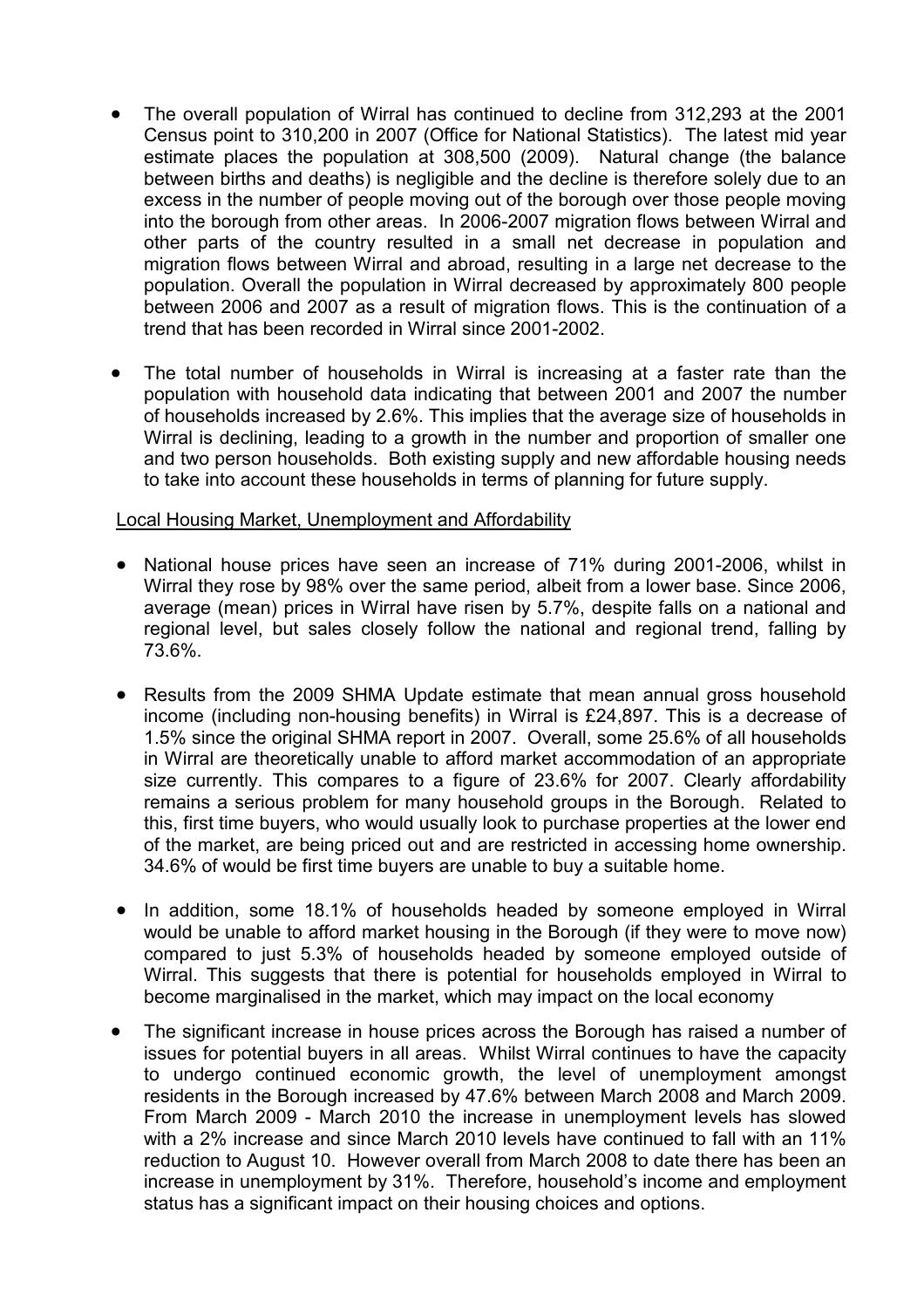## Local Housing Needs

- The CLG affordable housing model outputs indicate a 58% increase in the net annual need for affordable housing (2,784) compared to the 2007 SHMA findings which indicated 1,767 units required. The findings indicate that this increase is due to the gross need rising because of reduced affordability as a consequence of changes to the local labour market. This is a CLG imposed assessment based on criteria that households should not be spending over 25% of their income on housing costs and therefore shows the latent demand for housing. It does not necessarily mean that this should be set as a target for affordable housing or even could be met. Both these figures are well in excess of previous or existing annual rates of house building in Wirral.
- The SHMA, therefore, in addition uses a Market Balanced Model (MBM) to provide estimates for the need for affordable housing across all tenures which is based on more realistic assumptions of the market i.e. households spend up to 50% of their income (wages/salaries plus savings/equity) on housing rather that the 25% stipulated by CLG Assumptions. This revised analysis reduces the annual average requirement to 570 additional dwellings over a twenty year period to 2029.
- Using this Model the findings have identified that affordability is not limited to the more affluent areas where property prices are higher than the borough average, it is also prevalent in a wide range of neighbourhoods which fall within the eastern side of the Borough where resources are being targeted to restructure local housing markets.
- The scale of the affordable housing need identified indicates that the current 40% borough wide affordable housing target should continue to be required, consisting of 30% social rented and 10% intermediate (i.e. shared ownership)
- Whilst evidence has suggested there has been an increase in the number of smaller households and that this is likely to continue in the future there is still a requirement to meet the current and backlog of housing needs which the borough has alongside meeting people's aspirations for housing. Therefore around 47% of the requirement for new housing is for market accommodation, of which over 80% should have two or three bedrooms. About 19% should have one bedroom but mostly of types designed to provide for older people which must be of the right quality and standard. The majority (87%) of new intermediate housing should have two or three bedrooms. Nearly half of new social rented accommodation (47%) should have three or four bedrooms.
- The sub area analysis within the SHMA Update uses the three geographical areas identified in the former Regional Spatial Strategy to illustrate the likely pattern and location of local housing needs across the Borough.
- The headline findings based on the CLG model indicate that 44% of local affordable housing need arises from the Newheartlands Pathfinder (equivalent to the RSS Inner Area), 44% from the remaining areas to the east of the M53 Motorway (the RSS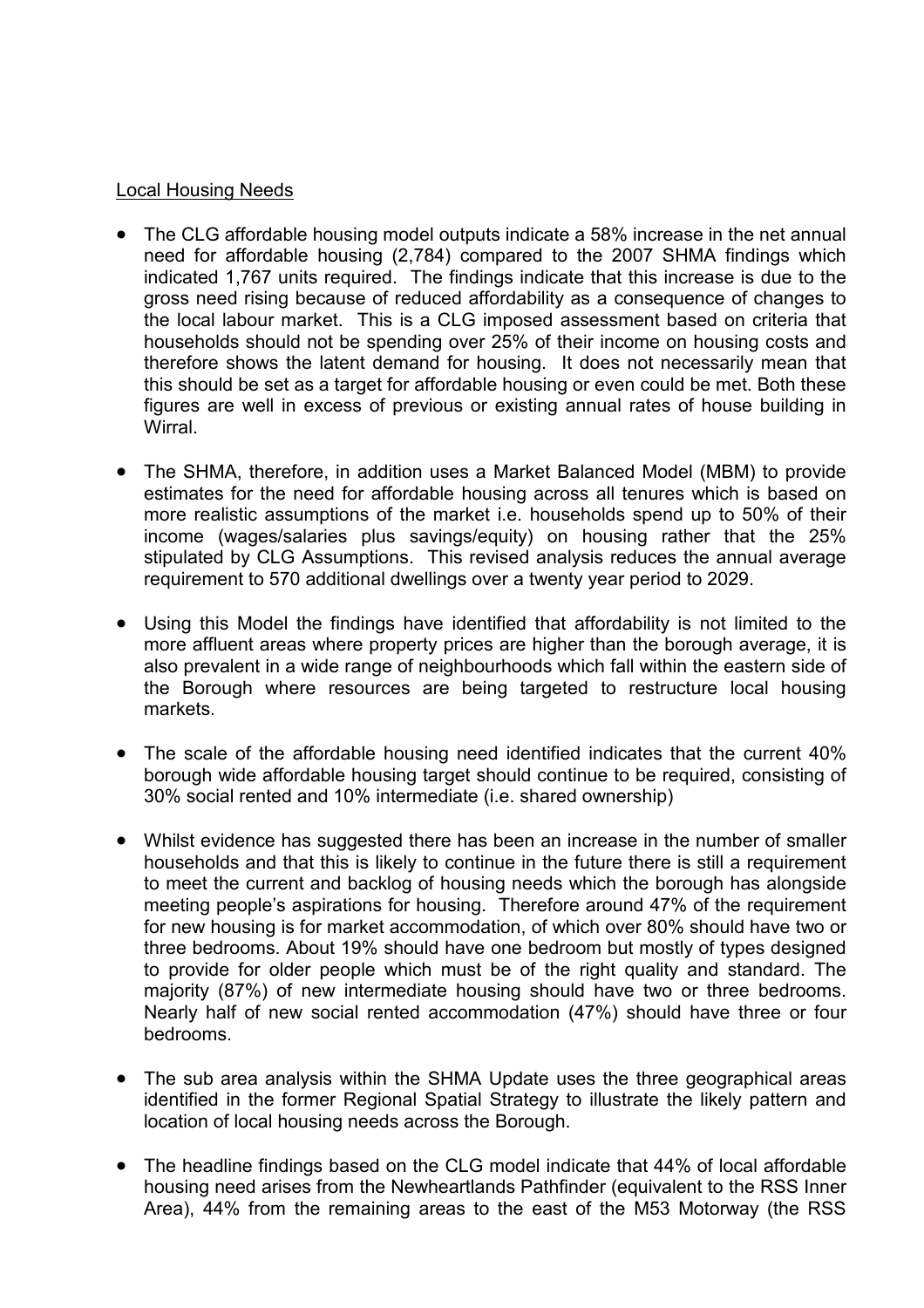Outer Area) and 12% from the areas to the west of the M53 Motorway (the RSS Rural Area).

- Fordham have also run a number of scenarios that examine the likely implications of the Market Balanced Model in further detail. This approach has limitations as it produces results within the Newheartlands Pathfinder (the RSS Inner Area) which could not realistically be translated into a local target without reinforcing existing social and economic divisions and impacting on established regeneration efforts.
- For example, in the absence of any further policy intervention, the Market Balanced Model would indicate that only 9% of new housing should be provided within the RSS Inner Area (of which 98% would be social rented), with 40% within the RSS Outer Area and 51% within the RSS Rural Area. Increasing the proportion of market housing within the RSS Inner Area to 60% could change this to 29% of new housing within the Inner Area, 54% within the Outer Area and 17% within the Rural Area. Only by markedly increasing provision within the Inner Area, could figures in other areas be significantly reduced.

## Delivery of Affordable Housing in the Planning Policy Context

- The findings of the SHMA are significant considerations with regards to the level and location of future house building that should be permitted within Wirral. The consideration of this issue is, however currently subject to considerable uncertainty.
- The rate of new house building in Wirral has dropped markedly since the onset of the recession and the level and pace of any future recovery is as yet unclear. The Homes and Community Agency (HCA) who provide public subsidy to help deliver affordable housing has been the subject of reductions in line with Government spending cuts. The impact on the future levels of HCA grant will not be known until the outcome of the Comprehensive Spending Review however indications are that the budget could be reduced by 40%. This will have a significant impact on the ability to deliver affordable housing and in the absence of public grant the delivery of affordable housing will effectively be tied to the provision of new market housing
- The annual housing requirement for net additional homes in Wirral was previously set by the Secretary of State in the former Regional Spatial Strategy issued in September 2008 at 500 dwellings, lower than the need now identified in the SHMA. The Regional Spatial Strategy has now been revoked to remove "top down" targets to allow greater local choice and the Secretary of State has confirmed that decisions on housing supply will rest with local councils without the framework of regional numbers and plans. The basis for making these decisions in the absence of the Regional Spatial Strategy has, however, not yet been clarified.
- The Council will be consulting on a new housing requirement figure for Wirral as part of the preparation of the Core Strategy Development Plan Document. A range of figures will be suggested on which stakeholders will be invited to comment, including the annual rate of 570 net additional dwellings implied by the results of the SHMA Update. Matters to be addressed will include the location and capacity of available land, wider development aspirations and the pace of market recovery. It will not be possible to comment further on the potential future housing numbers for Wirral until that consultation process has been completed.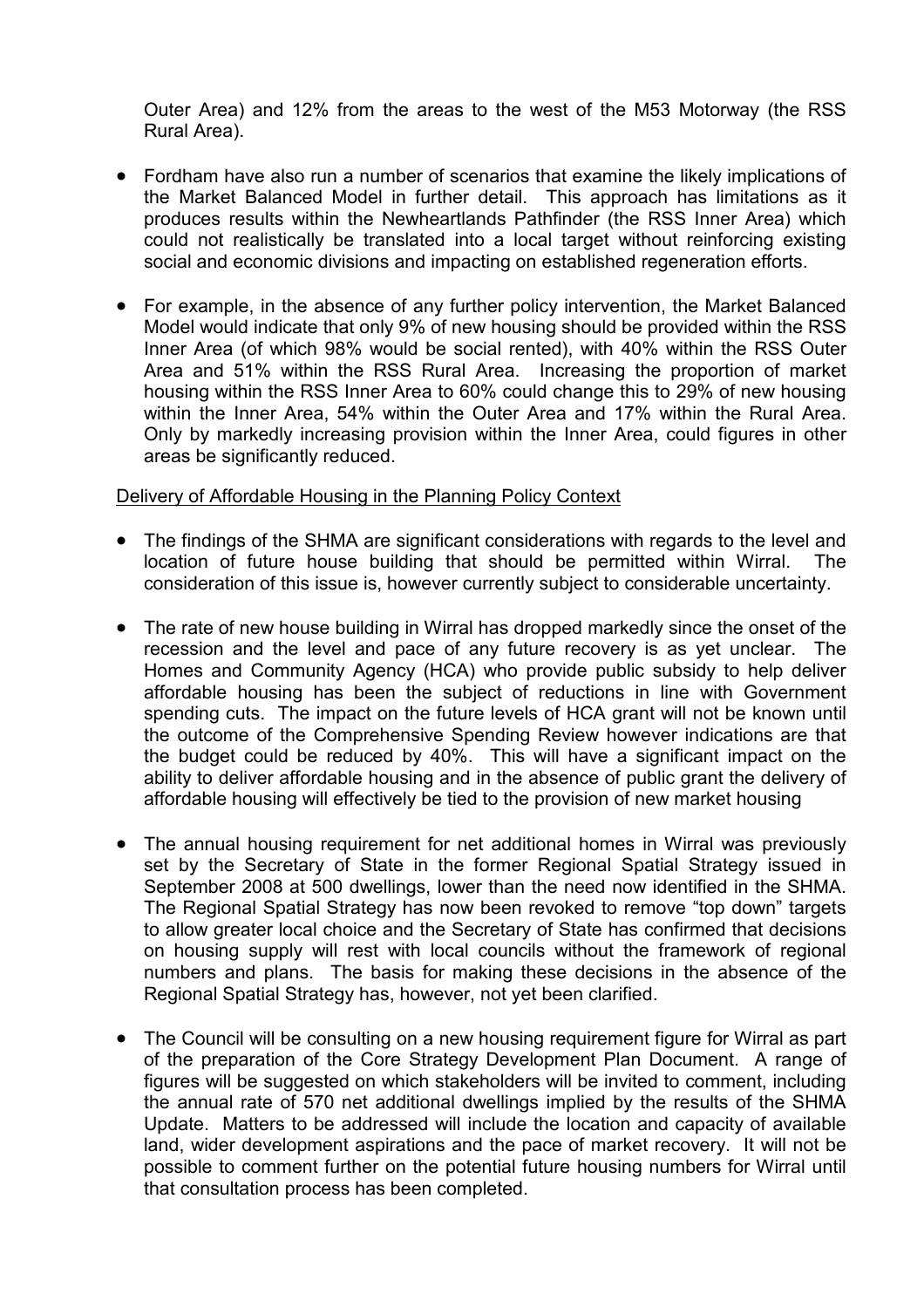- In the interim, until a final figure can be determined, Cabinet has already resolved that an annual figure of 250 net additional dwellings should be applied (Cabinet, 22 July 2010, Minute 89 refers).
- 3.3 The SHMA sets out a range of supporting evidence for the continued need to deliver affordable housing to meet the local needs of the borough. This represents a significant challenge for Wirral, now and in the future and policies such as the Core Strategy will be fundamental in setting the policy context to maximise the opportunities for affordable housing to be delivered through the planning system.
- 3.4 However, whilst the SHMA indicates that any requirement below an annual rate of 570 net additional dwellings would be unlikely to meet the housing needs of the existing population, the annual requirement of the SHMA is based at a single point in time, on a number of factors including the provision that all emerging households will need a property and does not account for empty properties which could and may be made available. There are some 2,700 long term empty private homes in the borough and whilst this may not be appropriate or possible for these to meet all of the SHMA identified need it would strongly support the need to maximise opportunities to increase the local housing supply by other means than new build alone, for example, by bringing empty properties back into use and developing potential incentives for people who are underoccupying social housing to move to smaller units, thereby releasing larger accommodation.

# 4.0 AFFORDABLE HOUSING VIABILITY ASSESSMENT

- 4.1 National policy in Planning Policy Statement 3: Housing 2006 (PPS3) requires Councils to set a borough-wide target for the proportion of affordable housing to be delivered through new developments. The recently updated Strategic Housing Market Assessment (SHMA) provides guidance on the target levels for affordable housing that could be justified and sought through new development based on the analysis and evidence of Wirral's housing requirements. However the SHMA gives an assessment of the balance between the need for market housing and the need for affordable housing. It does not consider or test the commercial elements that affect and drive developers nor consider what level of affordable housing it is realistic to ask developers to provide.
- 4.2 The updated SHMA indicates a target of 40% is required if Wirral wishes to balance the overall housing market in the borough over the long term. In order for this to meet the requirements of PPS3 and to test whether this is a realistic target for the borough which will not stifle developments from coming forward, Fordham, in consultation with Council housing and planning officers, selected 15 representative sites across the borough to examine and test the SHMA 40% affordable housing target. The sites ranged in size from 18-150 dwellings each, were distributed across the whole of the borough, were at various stages in the development process and all but four had been subject to a planning application.
- 4.3 The selected sites where then tested under a range of assumptions based on key factors affecting viability including:-
	- Affordable housing target levels of 0%, 10%, 20%, 30%, and 40%;
	- A base assumption of 'zero grant' but Fordham also included analysis using typical historic levels of grant on affordable housing schemes;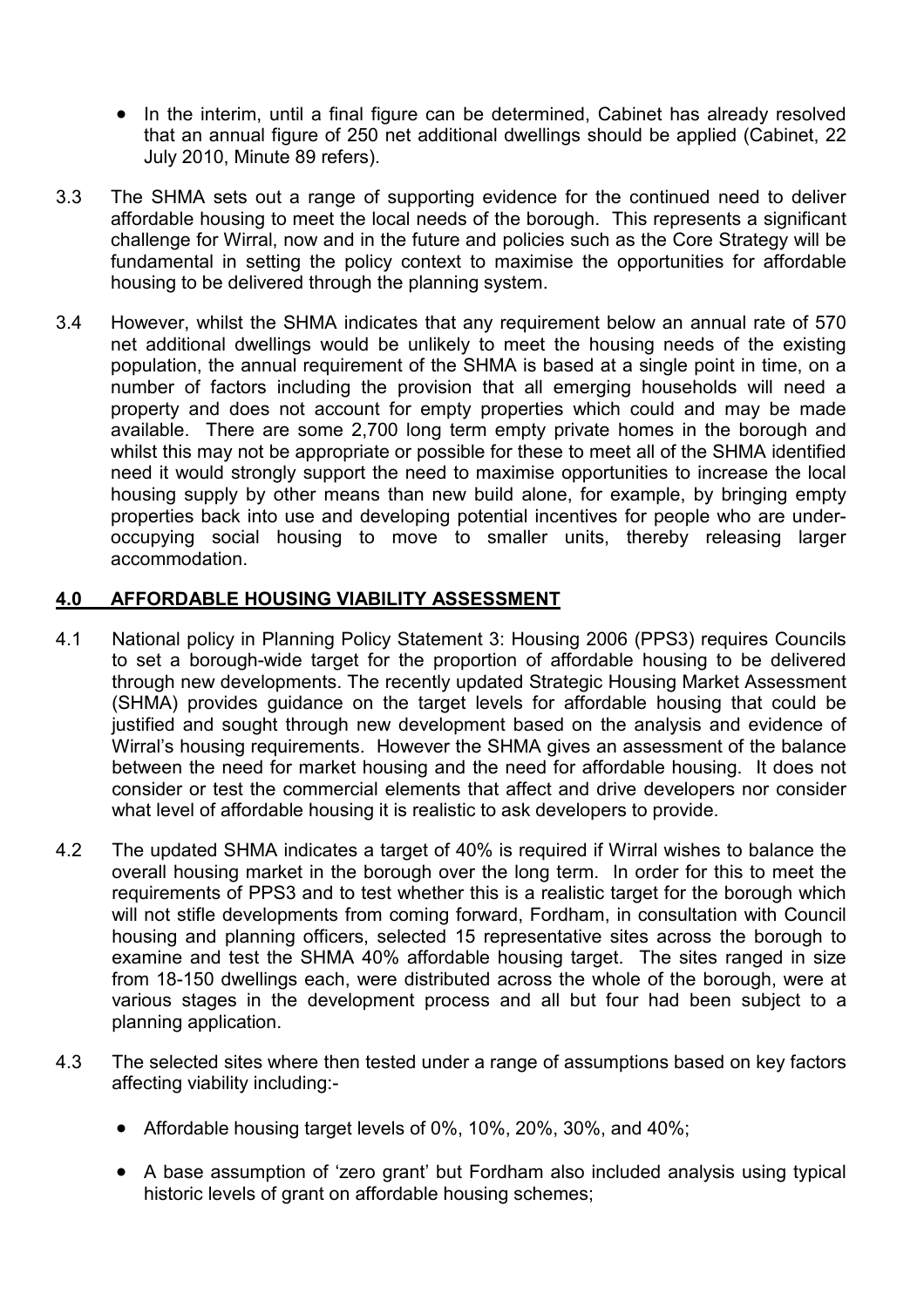- An Affordable housing split of 80% social rented and 20% intermediate;
- Land values for alternative uses for each of the sites, as the value of a site for housing cannot plausibly fall below the level of an alternative use, if there is another use which would give a better financial outcome for the landowner;
- Consideration of the levels of developer contributions likely to be required to address other planning issues consistent with current local policies;
- An assumption that all new housing would be built to Level 3 of the Code for Sustainable Homes (CSH);
- Abnormal costs were assessed and the figures taken into account where information collected for the assessed sites indicated abnormal conditions were likely.
- 4.4 The appraisals considered viability for two variant scenarios with regard to future changes in price and cost levels. The first reflected a short-term decline (prices falling 10% relative to build) and the second a return to conditions equivalent to the autumn 2007 market peak (prices rising 18 - 19% and costs falling by 6 - 7%). Consideration of the impact of different assumptions for tenure split where also assessed.
- 4.5 After undertaking the Viability Assessment and based upon the findings, Fordham highlighted the following issues and recommendations for the Council's consideration:
	- a) Although PPS3 asks for a 'Plan-wide' target, it is not realistic to expect a single target to work across Wirral, as part of the Council's area is essentially outside the normal market by the definition of the regeneration programmes carried out in the housing renewal areas.
	- b) Due to the sharp contrast between the Newheartlands Pathfinder (the RSS Inner Area) and the rest of the Borough, Fordham suggest two targets as feasible for use in planning negotiations now, as broad brush targets. For the Rural and Outer parts of Wirral, a target of 20% is currently feasible without any grant subsidy, For the Inner/housing renewal area a target of 10% is currently feasible without any grant. However Members should note detailed viability evidence may come forward on particular sites which may mean that higher or lower targets may be delivered in individual cases.
	- c) The national minimum site-size threshold to which affordable targets apply is 15 dwellings (PPS3), but provision is made for lower thresholds where appropriate. None of the 15 sites in the main appraisals undertaken by Fordham were under 15 dwellings and in order to provide guidance on this issue Fordham modelled a suite of notional sites (potential developments) ranging in size from four to 15 dwellings, with characteristics based on one of the larger actual sites. The results of the appraisals suggested that there is scope for reducing site size threshold in Wirral. It is being proposed that a 20% target, in line with the Borough-wide target, could be sustained down to sites of five dwellings.
	- d) As viability is likely to change over time, particularly as the housing market recovers and to address the fact that some grant is still likely to be available, Fordham are suggesting retaining the 40% target as an aspiration for the longer-term, to be introduced incrementally, to continue to take account of the targets generated by the housing needs analysis in the original SHMA and the SHMA Update.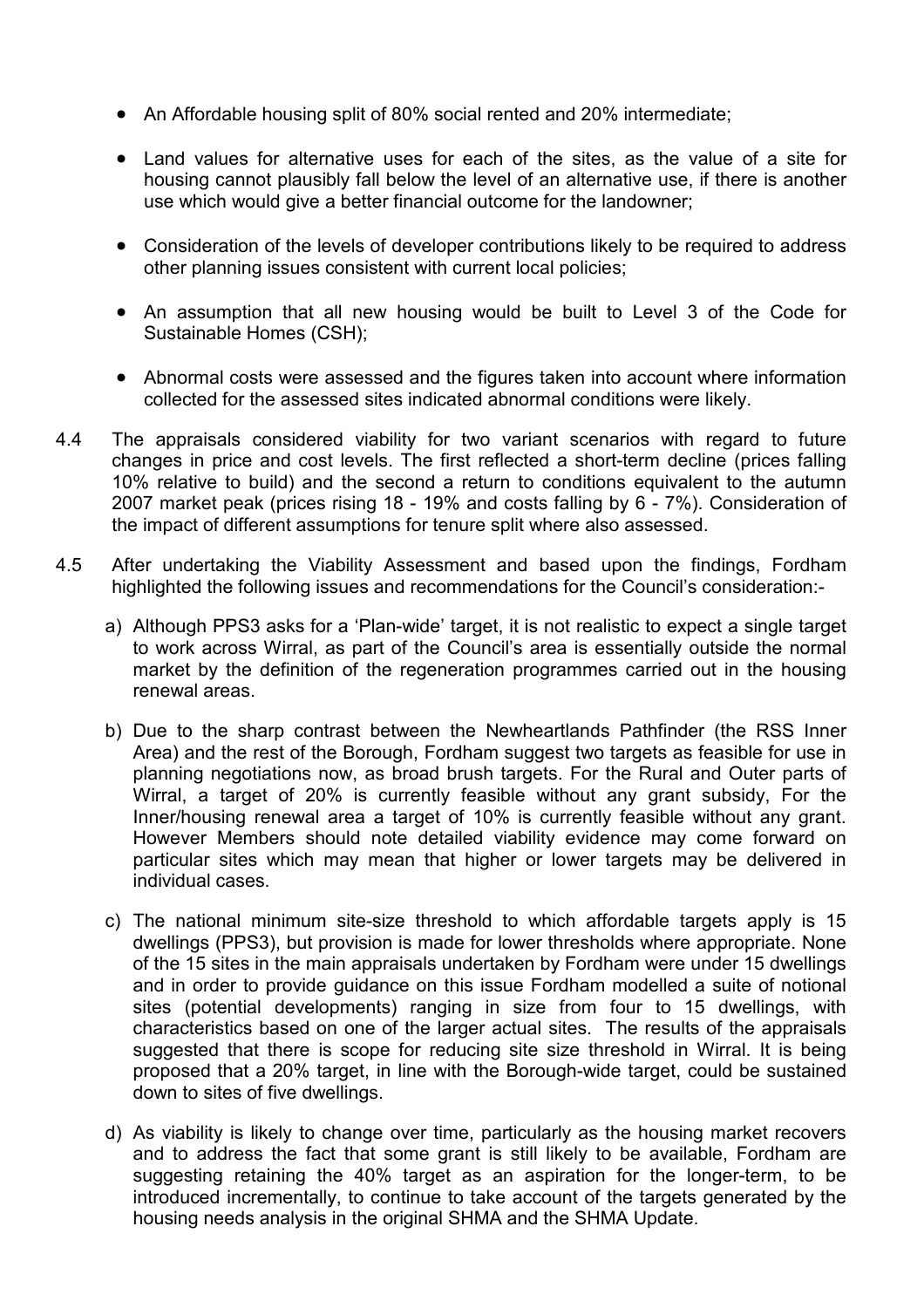- e) The viability assessment has indicated the percentage target for affordable housing requirements in an informed way. Given the pattern of housing market conditions since late 2007, and more particularly a general expectation that house prices may continue to fall for some time to come, or may rise, it will be necessary for any proposed target to be reviewed regularly so to reflect the resulting changes in the profitability of development. Fordham have developed a dynamic viability model which will allow the Council to continue to test the viability of sites within the Borough on an annual basis and update policy responses accordingly, however the upper limit for any target in Wirral is given by the SHMA of 40% and would therefore not be exceeded.
- f) Whilst there are a series of recommendation for Members consideration, attention is drawn to the fact that these are indeed targets and the actual amount of affordable housing required on any particular site must be assessed for that actual site and take into account the peculiar factors of developing that site at that point in the economic cycle.

## 5.0 POLICY IMPLICATIONS AND WAY FORWARD

- 5.1 The SHMA has identified a number of key areas and challenges facing the Local Authority and has recommended a policy response which could be adopted and taken forward to help respond to local demand for housing and changing demographics. With national CLG household projections estimating an increase in the number of households in Wirral up to 2029 and with the needs survey confirming Wirral has an ageing population there is a significant requirement to ensure Wirral's local policies respond appropriately to both local housing need whilst balance with the regeneration priorities for the Borough.
- 5.2 Affordability has emerged as a problem locally across the borough and is a key strategic priority which is highlighted within Wirral's Housing Strategy Statement 2005-2010. Significant work has been undertaken by officers to deliver and respond to local housing needs and since the implementation of the Housing Strategy in 2005 Wirral's Affordable Housing Development Programme has delivered over 1,400 homes within the Borough. However, whilst there has been an increase in the number of affordable housing, there is still a need to increase the current supply to provide a comprehensive and quality housing offer which meets local people's needs and aspirations.
- 5.4 Council Officers will continue to work in partnership with a range of agencies and local providers such as RSL's and private landlords to both increase the supply of accommodation and make better use of the unused existing accommodation available. Through opportunities including the Governments National Affordable Housing Programme and Housing Market Renewal and through effectively utilising its land assets the Council has been able to respond to local demand for housing. However in order for the Council to be able to maximise opportunities to deliver affordable housing through private developers the following issues must be addressed:
	- a) In order for Technical Services officers to better justify the requirement for private developers to provide a level of affordable housing units on eligible sites on which they are seeking planning approval, the findings from the SHMA will have to be endorsed by the Council as a material consideration.
	- b) The existing Affordable Housing Policy contained within the Council's Unitary Development Plan (UDP) currently provides the policy context to enable officers to clearly set out the Borough's affordable housing target of 40% on all eligible sites, as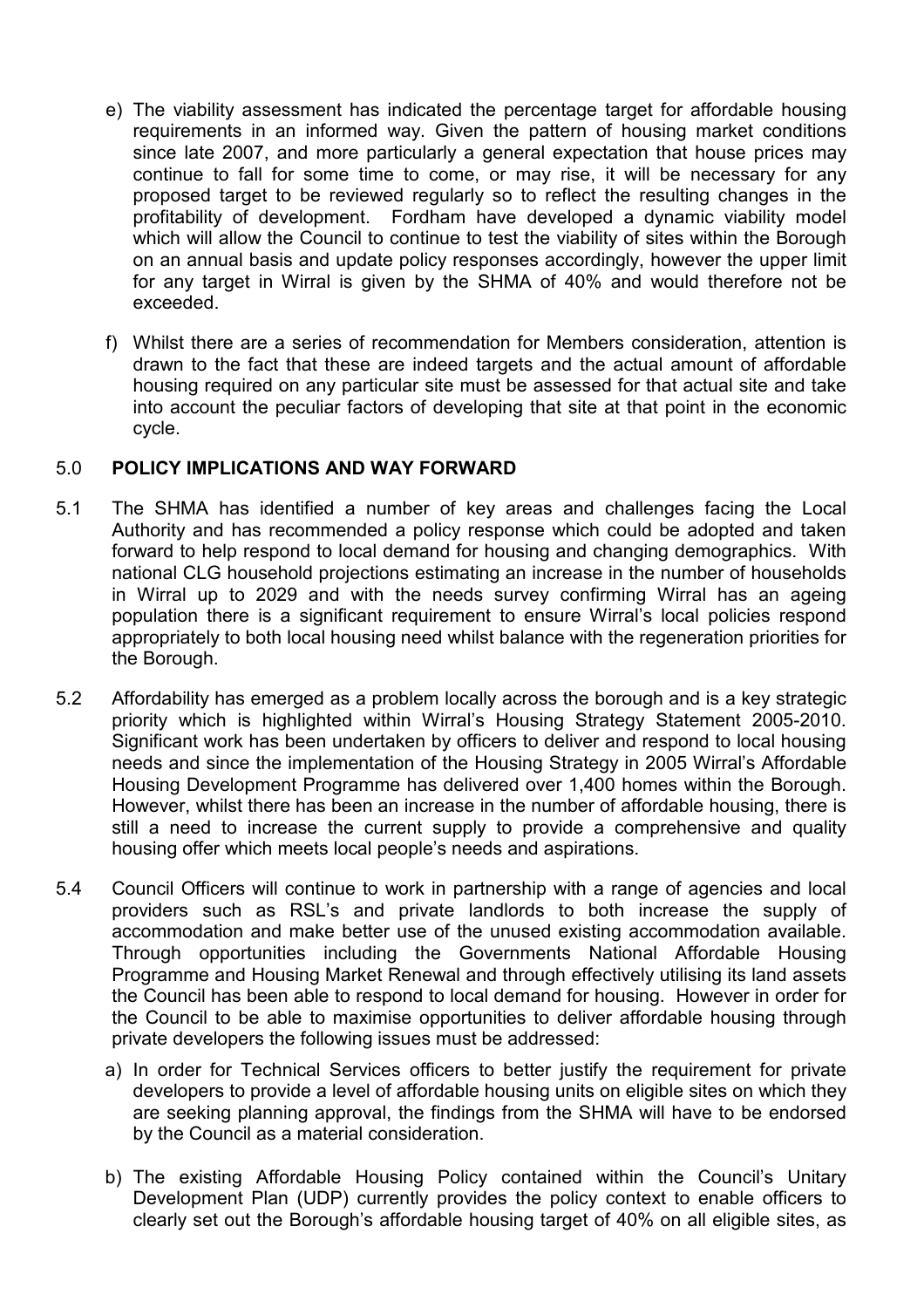recommended in the SHMA findings. However members should note that UDP Policy HSG2 and UDP Policy HS6 will eventually be replaced by the Core Strategy.

- c) Consultation on the options for a new policy for affordable and specialist housing has already show support for the application of a Borough-wide target on the basis that this was likely to result in a more even distribution of affordable housing and would be easier to implement. Any policy to be included in the final Core Strategy will, however, have to be tested through a public examination conducted by an independent planning inspector appointed by the Secretary of State.
- d) Preferred Option 9 Affordable and Specialist Housing, which subject to Council approval will be published for consultation in November as part the Core Strategy Preferred Options Report (Cabinet 23 September 2010, Item 8 refers), proposes to include the following provisions, in line with the findings of the SHMA Update and the Viability Assessment:
	- a third of the future housing land supply should be set aside for the development of specialist housing
	- the long-term aspiration will be to move incrementally towards a Borough wide target of up to 40% affordable housing as part of new market housing developments, subject to site specific viability
	- to begin with, a Borough-wide target of 20% affordable housing will be applied alongside a target of 10% within the Newheartlands Pathfinder , to reflect current market conditions
	- 85% of any affordable housing provided should be secured for social renting with the remaining 15% secured as intermediate housing delivering a mix of house types consistent with the latest local housing needs assessment
	- use by the Council of Fordham Research' Dynamic Viability Model which officers will update on an annual basis using national published data for house prices, building costs and alternative use values. This will enable targets to be reconsidered regularly to reflect future changes in the strength of the housing market
	- targets will be applied to any site that will provide five or more dwellings, subject to site specific viability. A commuted sum will be sought where it has been agreed that affordable housing is not to be provided on-site
	- the housing needs assessment and viability assessment will be periodically updated to ensure that the most appropriate type and proportion of affordable and specialist housing is being secured.

# 6.0 FINANCIAL IMPLICATIONS

6.1 An appraisal of developer costs may be necessary to test the financial viability of land values to deliver affordable housing targets to support negotiations on individual sites. Any viability appraisal would be commissioned by the Council, however the developer would be required to paid these costs as part of the planning process. Developers who have planning applications refused may also appeal the Council's decision on individual planning applications. Both of these situations may have additional resource implications and it may also be necessary to obtain the advice of Fordham Research, who conducted the SHMA, to provide support to Planning Officers at appeal hearings and at the public examination into the Core Strategy Development Plan Document.

## 7.0 STAFFING IMPLICATIONS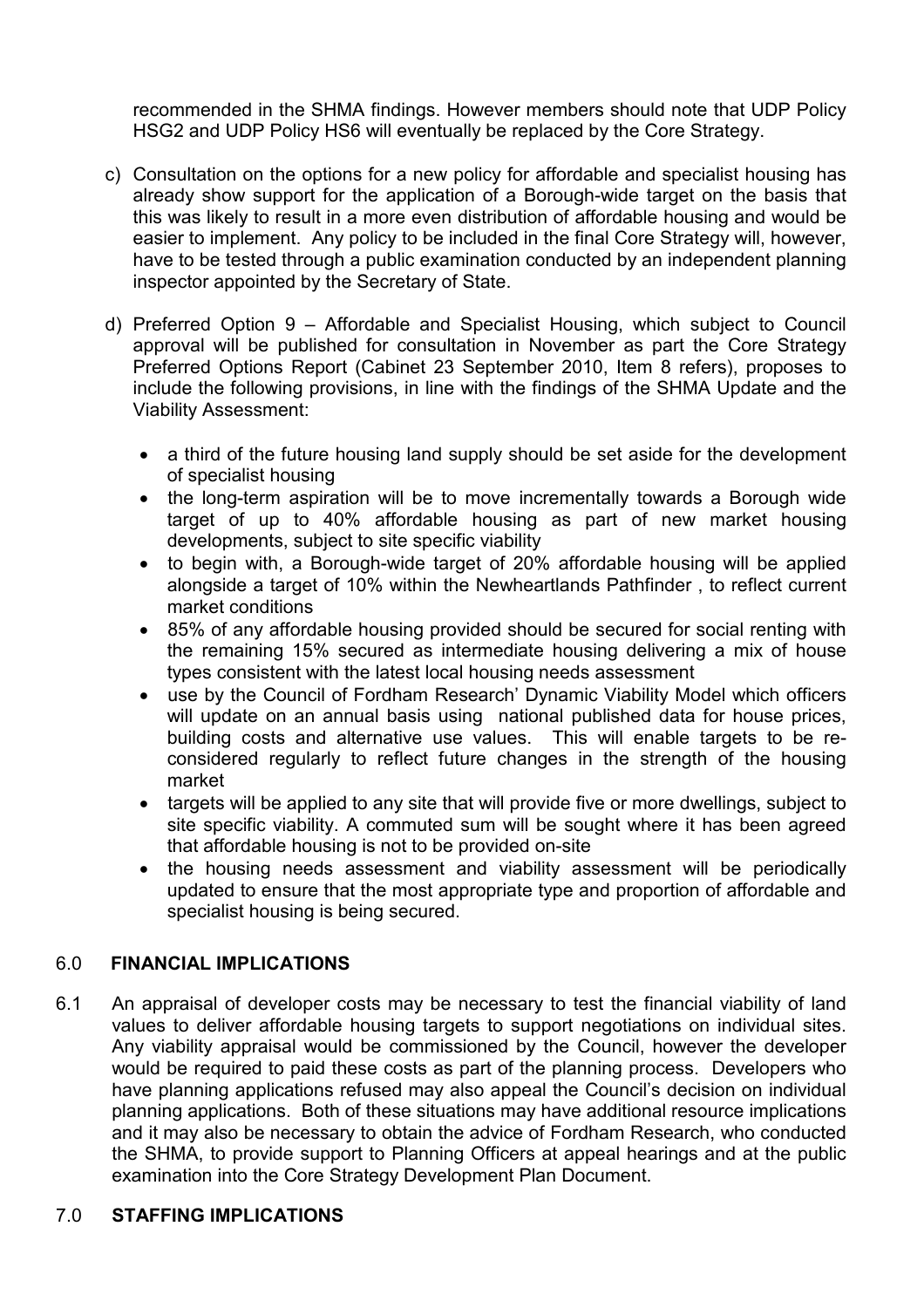- 7.1 Negotiating with developers on the delivery of the targets for affordable housing would be the initial responsibility of officers within the Technical Services Department (Development Control), supported by officers in the Corporate Services Department.
- 7.2 The negotiation and implementation of the Councils affordable housing targets through Section 106 agreements may require further staffing dependent upon the number of applicable development sites and the need for additional legal and financial support. Financial provision for these staffing resources could, however, be generated as part of the Section 106 benefits to the Council.
- 7.3 The annual update of affordable housing targets using Fordham Research Dynamic Viability Model will be carried out within existing staffing resources.
- 7.4 The preparation of policies for affordable housing within the emerging Core Strategy can be delivered within existing staff resources.

## 8.0 EQUAL OPPORTUNITIES IMPLICATIONS/EQUALITY IMPACT

- 8.1 The research details local housing needs and gives broad findings of specialist needs of vulnerable communities such as older people, homeless people, and young people. The findings will be used by both the Council and related partners to inform and shape future strategies and policies, reduce social exclusion and ensure appropriate housing and related services are available and accessible to all citizens in Wirral.
- 8.2 The provision of affordable housing will help to promote greater choice and increase housing for local people. These issues have been recognised within the Equality Impact Assessments carried out for both the Housing Strategy and the Enabling Role, under which affordable housing is placed and which identified potential positive impacts

## 9.0 COMMUNITY SAFETY IMPLICATIONS

- 9.1 None
- 10.0 LOCAL AGENDA 21 IMPLICATIONS
- 10.1 None

# 11.0 PLANNING IMPLICATIONS

- 11.1 The results of the SHMA Update and Viability Assessment will need to be applied as a material consideration for decisions on individual planning applications and incorporated in local Development Plan policies to provide a robust framework for negotiations with developers over individual developments and land allocations.
- 11.2 The results of the SHMA Update and Viability Assessment will, subject to Council approval, be used to inform the preparation of the emerging Core Strategy Development Plan Document, subject to the results of further statutory public consultation.

## 12.0 ANTI-POVERTY IMPLICATIONS

12.1 The delivery of affordable housing within the borough will ensure that quality housing will be delivered and will be available for local citizens who do not have the financial means to purchase market housing.

# 13.0 SOCIAL INCLUSION IMPLICATIONS